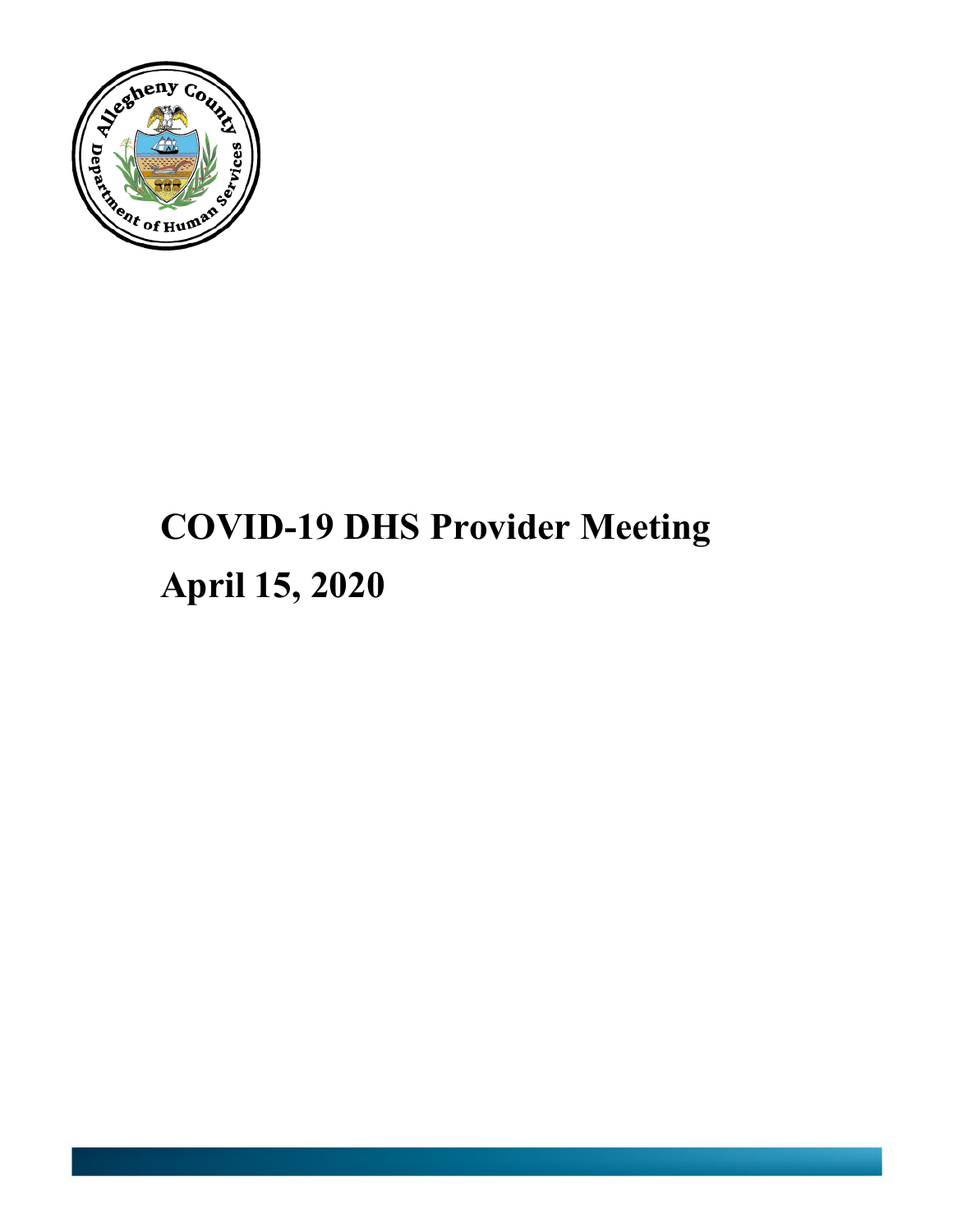## **General Information**

As of the time of this meeting (4-15-2020 at 4:30 pm) there are 904 confirmed cases and 26 deaths in the County.

- The Health Department's [dashboard](https://tableau.alleghenycounty.us/t/PublicSite/views/COVID-19AlleghenyCounty/COVID-19?iframeSizedToWindow=true&:embed=y&:showAppBanner=false&:display_count=no&:showVizHome=no&:origin=viz_share_link) provides additional information.
- The Hospital Association of Pennsylvania's [dashboard](https://public.tableau.com/profile/hap.research#!/vizhome/EEIRegion/EEIRegion) shows information such as bed utilization.

#### Supplies Update

ACES is no longer fulfilling supply orders for PPE due to the Governor's order to shift to a state-wide distribution model.

• We are developing a new request process to help you source PPE and other supplies. We expect to share updates on Friday's call (4-17-2020).

PA Correctional Industries (PCI) is not selling any PPE.

Literacy Pittsburgh has posted [informational videos](https://www.youtube.com/channel/UCJY1eDz_VKAMkLYuhTDBovA/videos?view=0&sort=dd&flow=grid) on key COVD-19 topics in various languages.

Robin Orlando joined the call to talk about Weekly Wellness Check-ins: new e-mail updates that will be sent out from the Trauma Resource Library every Wednesday.

- They will cover how we can support ourselves, staff and families in maintaining health and wellbeing using the framework of the SAMHSA wheel.
- More wellness resources can be found [here.](http://dhstraumaresourcelibrary.alleghenycounty.us/wellness/)
- Please send ideas and resources that can be shared on the site to [DHSTraumaThinkTank@AlleghenyCounty.US.](mailto:DHSTraumaThinkTank@AlleghenyCounty.US)
- You can subscribe to these emails at [Robin.Orlando@AlleghenyCounty.US.](mailto:Robin.Orlando@AlleghenyCounty.US)

As a reminder, the Allegheny County Health Department and DHS are teaming up to gather the voices of community leaders just like you for a conversation about the county's COVID-19 Crisis Response – past, present and future. We are particularly interested in how we can best:

- Reach residents of color, new arrivals who are non-English speakers and residents of low-income communities with important life-saving messages.
- Engage with communities regarding the placement of quarantine/ isolation facilities in our neighborhoods.

• Present life-saving information in a way that it is accepted as helpful and non-threatening. Here is the schedule of remaining sessions:

- COVID-19 and the Latinx Community: Thursday, April 16; 11:00 AM 12:00 PM
- COVID-19 and Immigrant and Refugee Communities: Friday, April 17; 3:00 4:00 PM

To register your participation, please visit: [https://alleghenycounty.az1.qualtrics.com/jfe/form/SV\\_b8VzNGmWPf0C28Z.](https://alleghenycounty.az1.qualtrics.com/jfe/form/SV_b8VzNGmWPf0C28Z)

We are continuing to improve our website, located at [www.bit.ly/COVID19DHSProviders.](http://www.bit.ly/COVID19DHSProviders)

- The [Operational Changes Tracker](https://tableau.alleghenycounty.us/t/PublicSite/views/AlleghenyCountyHumanServicesOperationalChangesTracker/LandingPage?iframeSizedToWindow=true&%3Aembed=y&%3AshowAppBanner=false&%3Adisplay_count=no&%3AshowVizHome=no&%3Aorigin=viz_share_link#1) is now live.
- We have reorganized the site, moving all program-specific information to a menu bar at the top of the site.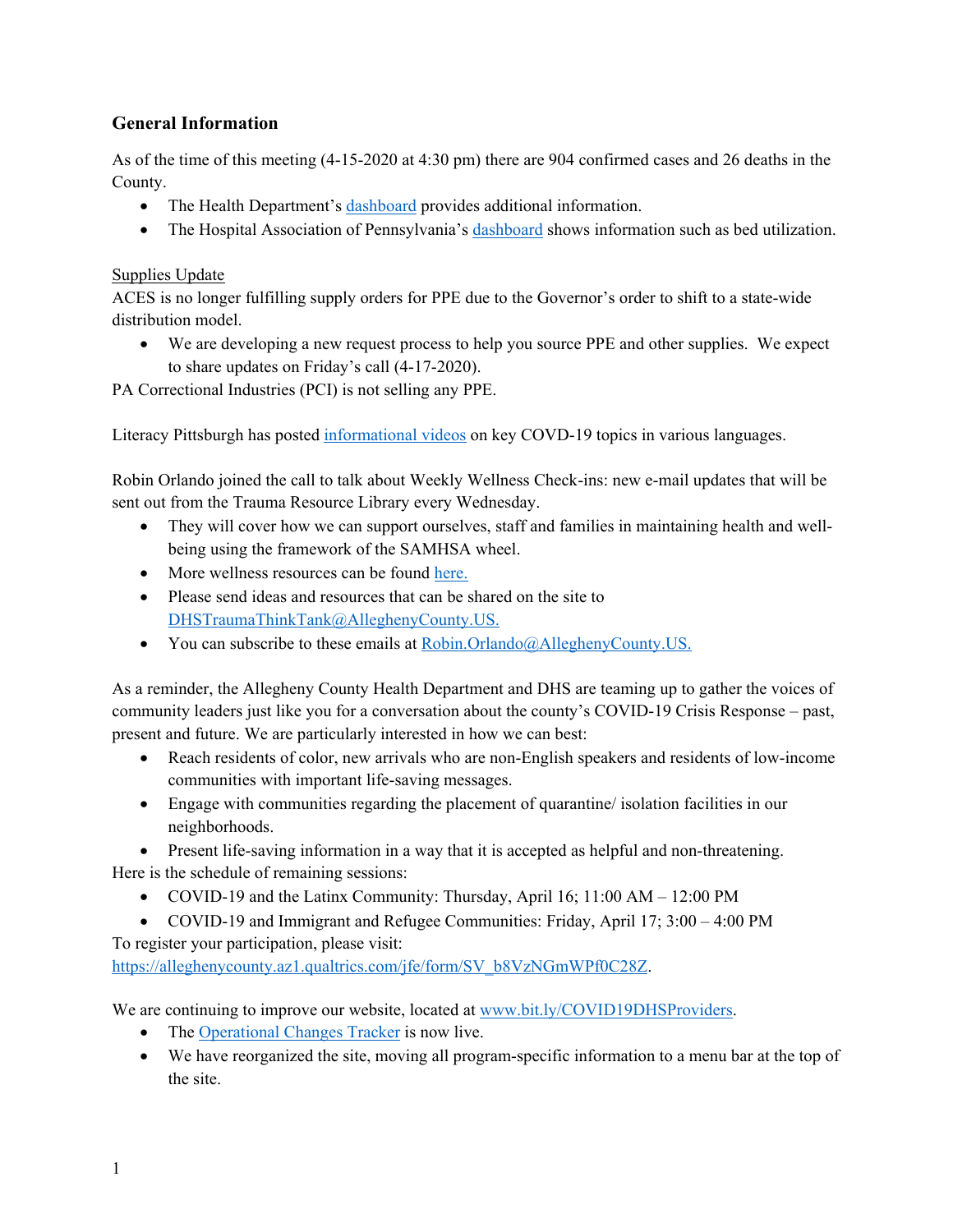• You can reach us by email at [DHS-COVID19planning@alleghenycounty.us.](mailto:DHS-COVID19planning@alleghenycounty.us) We will answer all questions and elevate issues to inform the network.

# **Legislative/Policy Updates**

Federal updates

.

- Update on Federal Economic Impact Payments (Stimulus Checks):
	- o Individuals who traditionally do not file taxes: The IRS has established a portal (link on this [page\)](https://www.irs.gov/coronavirus/non-filers-enter-payment-info-here) for non-filers to submit basic information to be eligible to receive a payment and provide direct deposit information, if desired.
	- o Today, the IRS released another portal, ["Get My Payment,](https://www.irs.gov/coronavirus/get-my-payment)" enabling taxpayers to get the status of their payment. Individuals can also use this portal to provide bank information to receive their payment via direct deposit, if they didn't do so when filing taxes.
- Possible fourth wave federal stimulus update: No headway on negotiations has yet been made in the Senate, which is not in session again until Thursday.

State and local updates

- PA DHS is enabling temporary protections for CHIP participants during this crisis to prevent denials or disenrollment for administrative or financial reasons, allow flexibilities for paying premiums, and allow self-attestation for information on an application/renewal.
- Yesterday, Republicans in the PA House advanced SB 613, which would require Gov. Wolf to amend his business closure orders to allow almost any business to operate if it follows CDC safety guidelines.
	- o The Senate is voting on House amendments today Gov. Wolf has not indicated yet if he will veto the bill, but it seems likely as Secretary Levine has voiced strong opposition.
- Pittsburgh City Council is discussing a bill to create additional community vegetable gardens on city lots to help community members in need of food.

## **Food**

A Second Chance Inc. delivered 1500 meals to families in Penn Hills.

The Food Access Provider call is on Tuesdays at 3:30 pm. See slide presentation for call-in information.

412 Food Rescue is piloting home delivery, but please do not inform residents to contact them directly.

• Nonprofits may reach out to  $info@412foodrescue.org$  if they have clients needing home delivery service.

How to help individuals and families access food:

- 1. Encourage families/individuals to apply for public assistance.
	- [Food Bank](https://www.pittsburghfoodbank.org/what-we-do/resources-to-people/snap/) and [Just Harvest](https://www.justharvest.org/get-help/snap-food-stamps/) both offer help with applications.
	- Applications can be submitted online or by mail. Please print out some applications to have on-hand.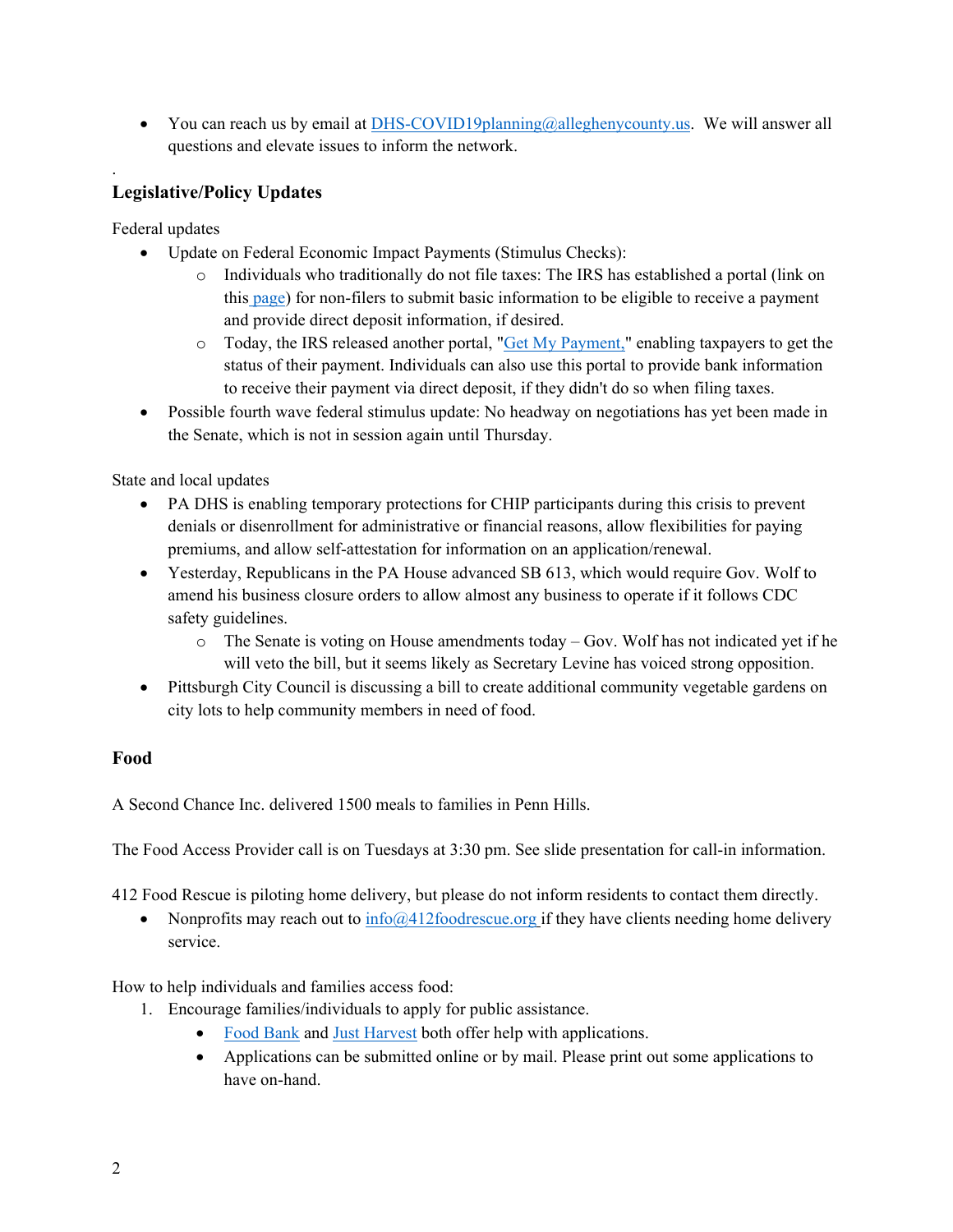- Applications in several languages can be found and printed: <https://www.dhs.pa.gov/Services/Assistance/Pages/Apply-for-Benefits.aspx> .
- 2. Helping families/individuals find and access food
	- Local pantries and other local emergency food options are the best options—they have fewer crowds than the large-scale Food Bank distributions.
		- o Use [this map](https://alcogis.maps.arcgis.com/apps/MapSeries/index.html?appid=abaca148492b47a7ad0d5a71f5d2c5e8) or "Get Help" on the [Food Bank website](https://www.pittsburghfoodbank.org/covid19/) to identify pantries near their home.
		- o New flexibility has been put in place to allow providers to pick up for food for individuals/families. Call the pantry in advance to learn about documentation requirements.
	- Grab and Go sites for families with children
		- o Use [this map o](https://alcogis.maps.arcgis.com/apps/MapSeries/index.html?appid=abaca148492b47a7ad0d5a71f5d2c5e8)r "Grab and Go" on the [Food Bank website](https://www.pittsburghfoodbank.org/covid19/) to identify the closest Grab and Go location.
		- o Flexibility may be in place to allow providers to pick up for households. Call the site in advance to learn about documentation requirements,
	- Large scale food bank distributions
		- o Only recommend this avenue to households without access to a local food pantry.
	- Support with home delivery
		- o Households unable to get to a distribution site, whose local pantry is not offering home delivery, should call 2-1-1.

## AAA food information

• AAA just received 800 FEMA shelf-stable meals. In total, we have over 3,000 meals that will be distributed shortly.

# **Program Updates**

## AAA

- To maintain senior morale and combat isolation, we are mailing letters to older adults; Senior Centers are making hundreds of phone calls to participants weekly.
- SeniorLine is making an effort to contact residents of Allegheny County high-rise buildings to ensure that they have access to services.

## **OCS**

- For childcare resources, please share ELRC contact information ( $e\frac{ln c5}{a}$ alleghenycounty.us or 412-350-3577) with your essential employees.
	- o We are starting to think about summer-specific guidance.
- Encourage families you know to take the Family Strengths Survey.
	- o [Click here to take the Family Strengths Survey.](https://pitt.co1.qualtrics.com/jfe/form/SV_6M8Al93aEwZP26N)
	- o [Haz clic](https://pitt.co1.qualtrics.com/jfe/form/SV_5vZxrMHKJTj4C3z) [aquí](https://pitt.co1.qualtrics.com/jfe/form/SV_5vZxrMHKJTj4C3z) [para tomar](https://pitt.co1.qualtrics.com/jfe/form/SV_5vZxrMHKJTj4C3z) [la Encuesta](https://pitt.co1.qualtrics.com/jfe/form/SV_5vZxrMHKJTj4C3z) [Fuerzas](https://pitt.co1.qualtrics.com/jfe/form/SV_5vZxrMHKJTj4C3z) [de la Familia.](https://pitt.co1.qualtrics.com/jfe/form/SV_5vZxrMHKJTj4C3z)
	- o To take the Family Strengths Survey by phone, dial (412) 692-8026.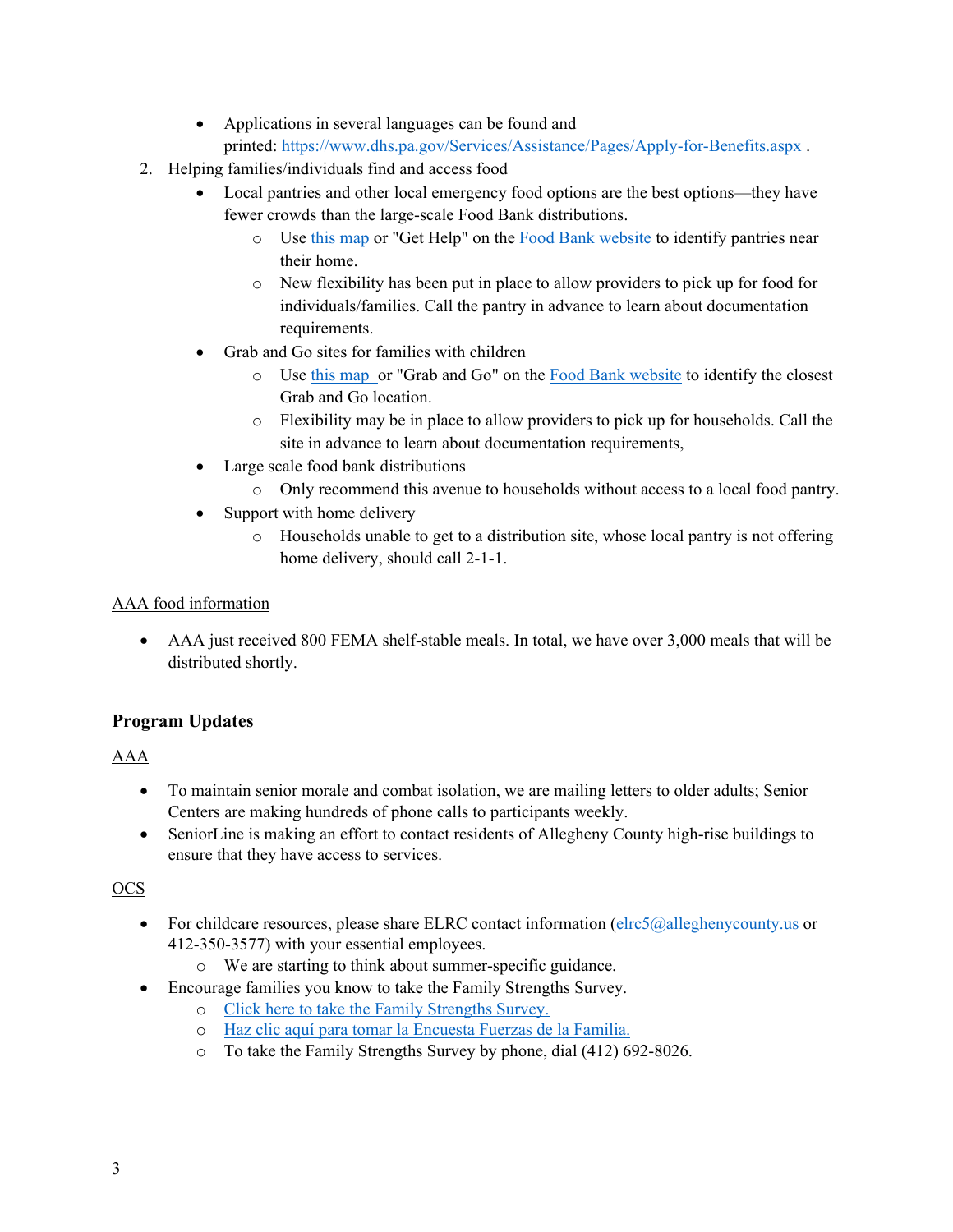- Family Center physical locations are closed, but staff are available to support families through [formula and diaper distributions](https://alcogis.maps.arcgis.com/apps/MapSeries/index.html?appid=abaca148492b47a7ad0d5a71f5d2c5e8) and online activities like story times. Call 412-350-6611 or 2-1- 1 to find the center closest to you.
- We have moved employment information and resources to our [website.](https://bit.ly/COVID19DHSProviders)
- Homeless network
	- o DHS will distribute a medical needs survey this week. Please complete the survey ASAP.
	- o Safe Haven Hotel
		- There are about 40 people housed at the safe haven hotel.
		- Please explain the nature of isolation and quarantine to clients before referring them.
		- Referrals are being accepted from homelessness shelters, street outreach providers, and refugee and immigrant services. Any system with an individual in urgent need of safe haven should make a referral.
			- Jail referral contact: Jenn Batterton [Jennifer.Batterton@AlleghenyCounty.US](mailto:Jennifer.Batterton@AlleghenyCounty.US)
			- OBH referral contact: Diane Johnson [Diane.Johnson@AlleghenyCounty.US](mailto:Diane.Johnson@AlleghenyCounty.US)
		- CHS still needs staff for weekend shifts; please refer people to [apply here.](https://communityhumanservices.applytojob.com/apply/HCMAiP6kQv/Community-Support-Specialist-Hotel-2020)
	- o As a reminder, a HUD Waiver was approved on 4-9-2020. Provider guidance can be found in the slide presentation.
		- If you have any questions related to implementation, please email all of the following: Cynthia Shields [Cynthia.shields@alleghenycounty.us,](mailto:Cynthia.shields@alleghenycounty.us) Rob Eamigh [Robert.Eamigh@alleghenycounty.us](mailto:Robert.Eamigh@alleghenycounty.us) and Kate Holko [Kathryn.Holko@alleghenycounty.us.](mailto:Kathryn.Holko@alleghenycounty.us)
	- o The Provider Network Meeting is held every Tuesday at 9:30 am.
		- Call-in information can be found in the slide presentation.

#### Behavioral Health

- SAMHSA has issued [guidance for individuals using telehealth.](https://smiadviser.org/wp-content/uploads/2020/04/How-to-Prepare-for-a-Video-Appointment.pdf)
- Training Opportunities
	- o The National Council for Behavioral Health is holding an upcoming [Office Hours](https://gcc01.safelinks.protection.outlook.com/?url=https%3A%2F%2Fzoom.us%2Fwebinar%2Fregister%2FWN_ORiwdq6LTe2m79SQUoogNw%3Fmkt_tok%3DeyJpIjoiWVdNd01qTTFNakJsTnpKaCIsInQiOiI3QytTMjVuaGtwT2xMamVpN2gyRkhwTDNSZXl4UWRxbFJrWCtmOVwvRXhhS045akttazZsY0ZCejhtRktcL1FuSVVDaGplaDBLeGNcLytvSHg0ellqU1B1aG1wSjBaSFZZQk9OSFI0K1pkMDFOMnEyazlySm80YnpHSWxNam1USExiWiJ9&data=02%7C01%7Clatika.davis-jones%40ALLEGHENYCOUNTY.US%7C1c63742ed5b14966aa0008d7e07be48a%7Ce0273d12e4cb4eb19f708bba16fb968d%7C0%7C0%7C637224695033135259&sdata=sJHlJMTjGjYB%2F6sHibdn5AQ3mjnMD43Jl9bdfQdK21E%3D&reserved=0)  [Session on Residential Treatment](https://gcc01.safelinks.protection.outlook.com/?url=https%3A%2F%2Fzoom.us%2Fwebinar%2Fregister%2FWN_ORiwdq6LTe2m79SQUoogNw%3Fmkt_tok%3DeyJpIjoiWVdNd01qTTFNakJsTnpKaCIsInQiOiI3QytTMjVuaGtwT2xMamVpN2gyRkhwTDNSZXl4UWRxbFJrWCtmOVwvRXhhS045akttazZsY0ZCejhtRktcL1FuSVVDaGplaDBLeGNcLytvSHg0ellqU1B1aG1wSjBaSFZZQk9OSFI0K1pkMDFOMnEyazlySm80YnpHSWxNam1USExiWiJ9&data=02%7C01%7Clatika.davis-jones%40ALLEGHENYCOUNTY.US%7C1c63742ed5b14966aa0008d7e07be48a%7Ce0273d12e4cb4eb19f708bba16fb968d%7C0%7C0%7C637224695033135259&sdata=sJHlJMTjGjYB%2F6sHibdn5AQ3mjnMD43Jl9bdfQdK21E%3D&reserved=0) on 4-16-2020 at 3 pm.
	- o The Council on Compulsive Gambling of Pennsylvania (CCGP) is holding a webinar, [The Professional Impacts of the COVID-19 Crisis: A Look into the Importance of Self-](https://gcc01.safelinks.protection.outlook.com/?url=https%3A%2F%2Fwww.pacouncil.com%2Fevents%2Fccgp-200423%2F&data=02%7C01%7Clatika.davis-jones%40ALLEGHENYCOUNTY.US%7C11bec0398d3649bec2c708d7dfe8ba01%7Ce0273d12e4cb4eb19f708bba16fb968d%7C0%7C0%7C637224063508790069&sdata=5DsCS9Ii9SX3BYaPKtTKHVGe9pNkCPJHVewAnssADZA%3D&reserved=0)[Care and Resilience,](https://gcc01.safelinks.protection.outlook.com/?url=https%3A%2F%2Fwww.pacouncil.com%2Fevents%2Fccgp-200423%2F&data=02%7C01%7Clatika.davis-jones%40ALLEGHENYCOUNTY.US%7C11bec0398d3649bec2c708d7dfe8ba01%7Ce0273d12e4cb4eb19f708bba16fb968d%7C0%7C0%7C637224063508790069&sdata=5DsCS9Ii9SX3BYaPKtTKHVGe9pNkCPJHVewAnssADZA%3D&reserved=0) on 4-23-2020 at 2 pm.
	- o Cognitive Behavior Institute is holding a webinar, [Assessment of Trauma-Related](https://gcc01.safelinks.protection.outlook.com/?url=https%3A%2F%2Fwww.cbicenterforeducation.com%2Fevents%2Ftrauma-related-disorders-and-the-covid-19-pandemic&data=02%7C01%7Clatika.davis-jones%40ALLEGHENYCOUNTY.US%7C11bec0398d3649bec2c708d7dfe8ba01%7Ce0273d12e4cb4eb19f708bba16fb968d%7C0%7C0%7C637224063508800066&sdata=yxCk5u829Fwo4B4ULZ1jFlHlazuaGpG3Fe6MOerwwiM%3D&reserved=0)  [Disorders and the COVID-19 Pandemic,](https://gcc01.safelinks.protection.outlook.com/?url=https%3A%2F%2Fwww.cbicenterforeducation.com%2Fevents%2Ftrauma-related-disorders-and-the-covid-19-pandemic&data=02%7C01%7Clatika.davis-jones%40ALLEGHENYCOUNTY.US%7C11bec0398d3649bec2c708d7dfe8ba01%7Ce0273d12e4cb4eb19f708bba16fb968d%7C0%7C0%7C637224063508800066&sdata=yxCk5u829Fwo4B4ULZ1jFlHlazuaGpG3Fe6MOerwwiM%3D&reserved=0) on 4-21-2020 at 9 am.
- DDAP has issued: Guidance to Substance Abuse Treatment and Recovery Regarding Displaced COVID-19 Positive Clients. We are working to interpret this guidance and will share more with you soon.
- Our next Behavioral Health Provider meeting is on 4-16-2020 at 10 am. See slide for call-in information.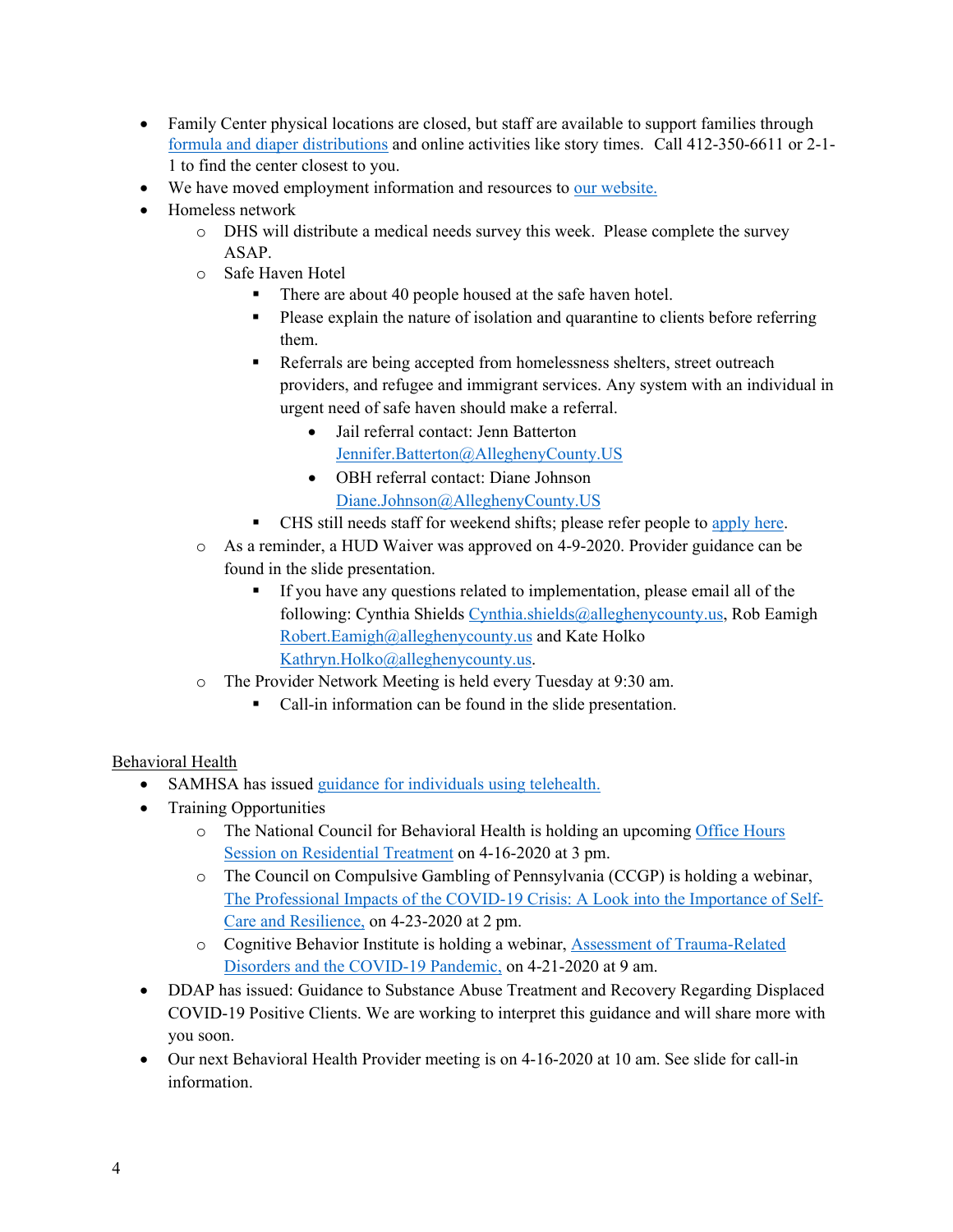- Our next Behavioral Health Treatment and Housing Provider Meeting is on 4-17-2020 at 9 am. See slide for call-in information.
- Early intervention
	- o No new updates since 4-13-2020.

#### OID/Autism

- A Health-Related Screening Tools (HRST) Webinar: "COVID-19 and the HRST: Scoring Impacts" will be held on 4-20-2020 at 3 pm.
- KEPRO HCQU issued a [packet of key documents,](http://dhstraumaresourcelibrary.alleghenycounty.us/wp-content/uploads/2020/04/COVID-19-Packet-2_Apr2020.pdf) including a helpful rehearsal guide for preparing people with intellectual and developmental disabilities (I/DD) to reduce the spread of infection.
- As a reminder, continue to follow local information and directives, along with the PA Department of Health and the State Office of Developmental Programs. There are links to COVID-19 updates on MyODP.org [https://www.myodp.org/mod/page/view.php?id=26808.](https://www.myodp.org/mod/page/view.php?id=26808)

## CYF

- April is National Child Abuse Prevention Month.
- Resources for recognizing signs of abuse and neglect:
	- o Visit<http://keepkidssafe.pa.gov/> for information on reporting abuse and neglect.
	- o [Pennsylvania Family Support Alliance,](http://www.pa-fsa.org/) to provide training to school personnel, child care staff, clergy, law enforcement, public and private social service agencies, and social service professionals.
	- o [Pennsylvania Chapter of the American Academy of Pediatrics,](http://www.paaap.org/) to provide training to physicians, school nurses, hospital staff and Emergency Medical Service providers.
	- o [The University of Pittsburgh's Child Welfare Resource Center,](http://www.reportabusepa.pitt.edu/) to develop free, webbased training. This training is approved for mandated and permissive reporters in accordance with Act 126 of 2012 and Act 31 of 2104.
	- o View a [list of additional approved courses](http://www.keepkidssafe.pa.gov/cs/groups/webcontent/documents/document/c_227007.docx) for child abuse recognition and reporting training for mandated reporters.
	- o DHS staff member Michael Gill [\(Michael.Gill@AlleghenyCounty.US\)](mailto:Michael.Gill@AlleghenyCounty.US) can provide training on this topic.
- Fingerprinting
	- o Today, the Children's Bureau/HHS announced that it is allowing states flexibility on the hiring fingerprint requirement, **BUT** we need state law changes in PA before we can benefit from this announcement.
	- o On 4-23-2020, from 9-5, DHS will host a mobile fingerprinting site at 1 Smithfield Street in the Liberty Conference Room.
		- If you have individuals who require fingerprinting, please let us know how many, along with their names and contact information, by COB on Friday 4-17-2020, to: [Nicole.Rohm@alleghenycounty.us.](mailto:Nicole.Rohm@alleghenycounty.us)
	- o Other Locations
		- ASCI is still offering fingerprinting from 9 am-12 pm at their Penn Hills location.
		- IdentoGo is also offering fingerprinting, Monday Friday, in its East Pittsburgh site (9 am - 1:30 pm) and its Monroeville site (9 am - 7 pm).